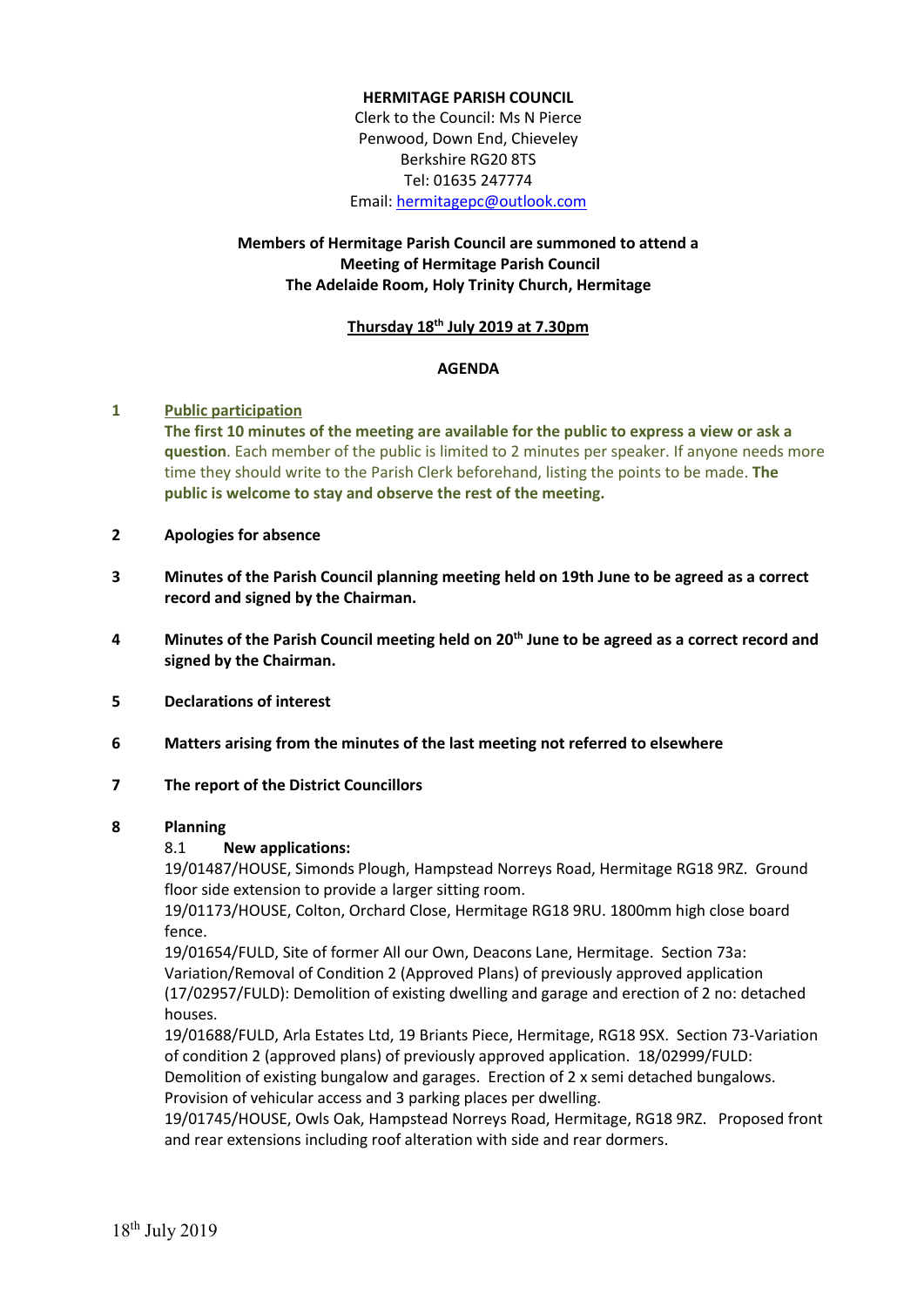### 8.2 **Decision notices:**

19/01173/HOUSE, Colton, Orchard Close, Hermitage RG18 9RU. Single storey side extension.

Approved.

19/01066/HOUSE, Laurel Cottage, Chapel Lane, Hermitage RG18 9RL. Alterations and two storey rear extension. Application withdrawn. 19/01169/CERTP, 48 Sandstone Grove, Hermitage RG18 9WS. Conversion of existing loft void.

Insertion of 2no. roof lights to front elevation and 2 no. roof lights to rear elevation. Approved.

8.3 Neighbourhood development plan

# **9 Finance and report of Responsible Finance Officer**

9.1 Report of Financial Officer 9.2 Receipts and payments for consideration July 2019 9.2.1 Sunshine Commercial Services Ltd monthly charge  $\qquad \qquad$  £ 244.37 9.2.2 Grass maintenance/Contractor £ 649.00 9.2.3 Cost of administration (incl office 365 renewal £79.99)Sal & exp £ 578.27 9.2.4 HMRC paye £ 134.05 9.2.5 Hermitage village hall, planning meeting room hire **E** 43.30 9.2.6 Hermitage Village Hall; Hermitage Big Tea event E 37.00 9.2.7 Mr R Bird, travel expenses to CPRE training, with colleague  $\qquad \qquad \text{£} \qquad 8.10$ 9.2.8 Roy Marr, 2 memory sticks @ £4.99 each  $\epsilon$  9.98 Total £1,704.07 9.3 Direct Debits previously approved; 1 & 1Ionas (web site) monthly payment, £5.99 9.4 CIL Procedure 9.5 FWP 9.6 Clerk PAYE and pension 9.7 Reserved funds: youth club refund £6,130

9.8 Internal Audit

9.9 Agreement of transfer of interest from Newbury Building Society and Metro Accounts to Lloyds treasurers account.

## **10 Burial ground**

## **11 Highways**

11.1 SID (speed indicator device) report

11.2 Cars parking on pavements causing obstruction

## **12 Environment**

- 12.1 Recreation ground
- 12.2 Furze Hill
- 12.2.1 Tree works

12.2.2 Preschool outdoor classroom; to remove for the summer

12.3 Play areas including inspection checklists, defibrillator check

- 12.3.1 Wicksteed playground inspections report for inspection 4<sup>th</sup> April
- 12.4 Hermitage Green

# **13 Other matters**

- 13.1 Village Hall
- 13.2 Scout Hut: Valuation Office Agency HMRC, request for information
- 13.2.1 Lease
- 13.3 Blake Road buffer zone and open space